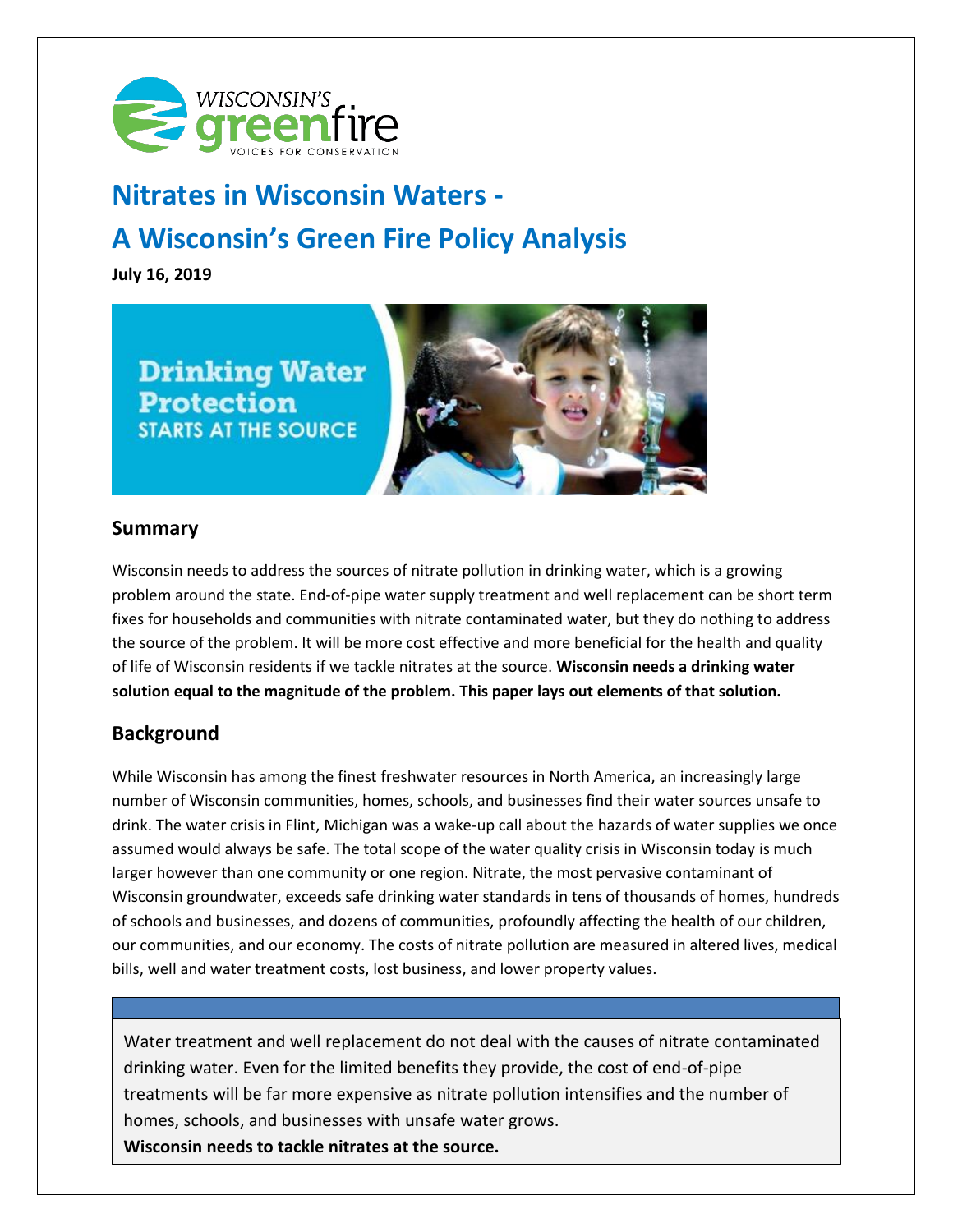#### **What We Know**

Elevated Nitrate levels in drinking water are a longknown cause of health risks in infants including birth defects and methemoglobinemia (blue-baby syndrome). More recent evidence makes clear however that elevated nitrate levels pose health risks for adults of all ages. Health effects associated with nitrate exposure include hematologic disorders, cardiovascular disorders, elevated cancer risks including bladder, ovarian, and thyroid cancers.



*Map of Nitrate Well Water Concentration by Township. UW-Stevens Point, Center for Watershed Science and Education. White areas on map indicate no data.*

Although current federal and state limits for drinking water indicate 10 mg/l as a threshold level, increasing evidence suggests that health impacts may occur from exposure at levels below 10 mg/l.



*Groundwater Coordinating Council.* 

About 90% of the nitrate in groundwater in Wisconsin comes from the application of nitrogen containing fertilizers, manure, and biosolids (municipal, industrial, and septic "sludge") to crop fields. Less than 10% of the nitrate in groundwater is attributed to private on-site waste treatment systems. Farmers now apply 5 times more nitrogen fertilizer than they did in 1960, boosting crop yields but also increasing nitrate contamination of groundwater. On average,

about 20% of applied nitrogen leaches through the

soil to groundwater, enough to frequently exceed the state's 10 mg/l health standard.

### **We know enough about the causes of nitrate pollution to create intelligent solutions.** Wisconsin farm producers, conservationists, and community leaders have the skills and willingness to help solve one of our most challenging environmental problems. **State government needs to provide the policies and resources to allow them to meet that challenge.**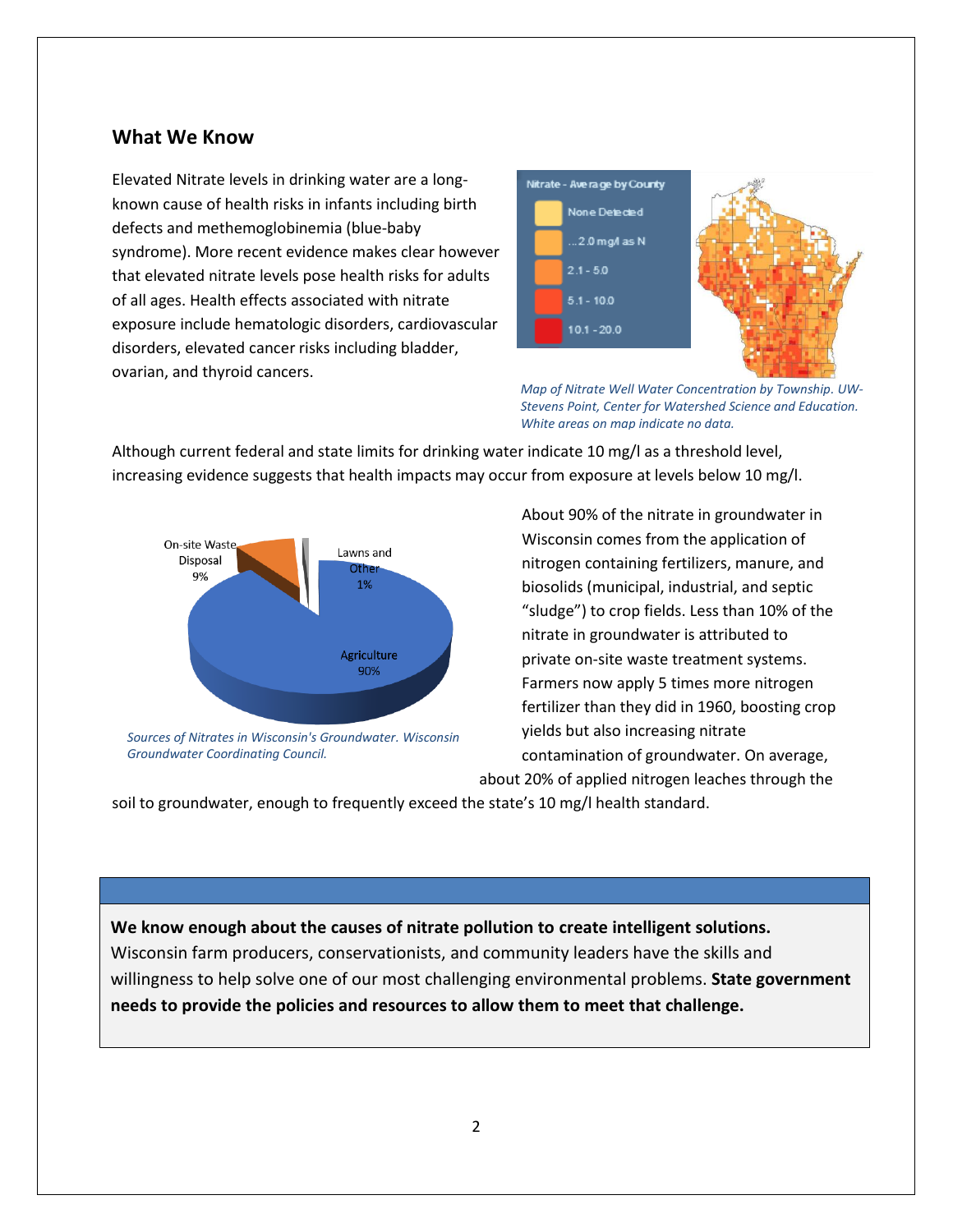#### **Wisconsin's Green Fire Recommends**

### **I. Boost nutrient management planning and implementation AND strengthen the existing nutrient standards.**

Only 37% of Wisconsin's 10 million acres of cropland are estimated to currently have nutrient management plans (NMPs), despite 16 years of effort toward 100% adoption. The rate of actual implementation of NMPs that do exist is mostly unknown, although some estimates have suggested that actual compliance with existing NMPs is as low as 15%.

Nitrogen recommendations from fertilizer dealers are often much higher than the recommendations used in the nutrient management standards developed by UW-Extension, and often either do not account for additional nutrients supplied from manure, or discount them significantly. NMPs are often ignored by dealers supplying nitrogen to farms, as well as by manure haulers, though the extent of this problem is also unknown. Better implementation of the current nutrient management standard would decrease nitrogen loading to groundwater, especially where poor nitrogen crediting of manure and other nitrogen sources leads to gross over-application.

**The observed decline in water quality and widespread increase in nitrate contamination in Wisconsin indicates two linked problems.** One is that the current primary mechanism to protect water quality on agricultural land, the nutrient management standard, is not being followed effectively on many farms. A second related problem is that the current standards in many areas are not stringent enough, even to the extent that they are followed.

In Northeast Wisconsin, high rates of claimed nutrient management adoption have not stemmed nitrate or pathogen contamination of groundwater. Those findings spurred the adoption of more stringent nutrient management requirements in Kewaunee County.

#### **Three related strategies are needed to address the problems with nutrient management:**

- $\circ$  Implement a combined effort by University of Wisconsin Extension (UWEX) and the Department of Agriculture Trade and Consumer Protection (DATCP) to perform a statewide survey of actual nutrient management practices to illuminate rates of both plan development and plan implementation*.*
- $\circ$  Relevant agencies should create a strong incentive and a date certain to target full implementation of NR 151 Wisconsin Administrative Code or NMP coverage. State and federal cost sharing should be contingent on actual NMP implementation, and not just the existence of a plan.
- o Wisconsin Department of Natural Resources (WDNR), DATCP and UWEX should collaborate a campaign to ensure improved implementation of the existing standard, and to work together to develop more stringent standards where needed.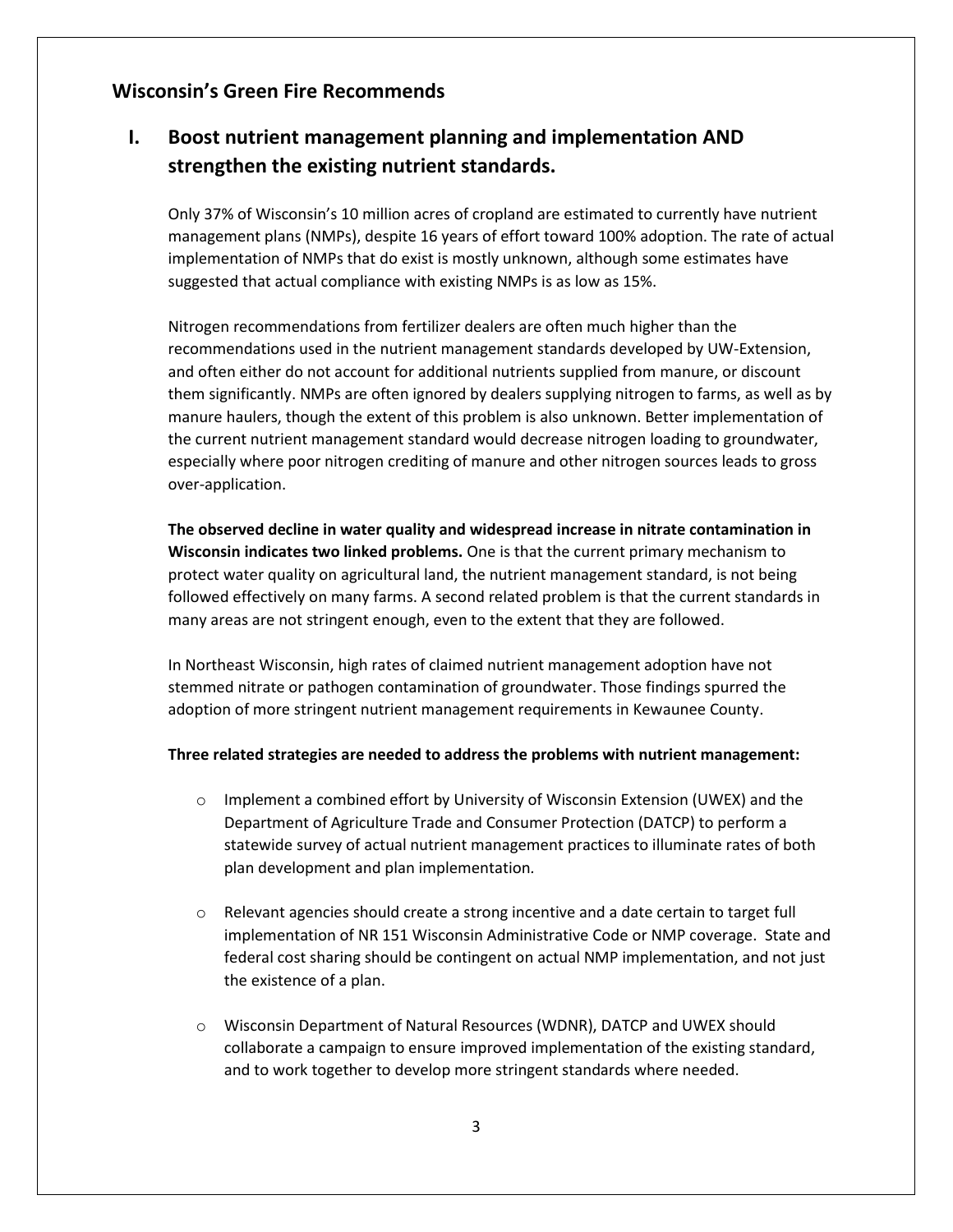# **II. Revise current agricultural nutrient management recommendations to ensure that groundwater is protected and remains safe for users.**

The current nitrogen application guidelines (A2809) from the University of Wisconsin – Extension (UWEX) are primarily tied to agronomic profitability and in many cases are not adequate to limit groundwater contamination below safe levels. In high-risk areas (including, but not limited to, areas of shallow or sandy soil, or areas with porous bedrock), compliance



Flooded fields after manure spreading can quickly carry nitrogen and other nonpoint source pollution to the groundwater. Photo: **Marty Nessman, DNR.** 

with existing nutrient management guidelines is by itself insufficient to protect water quality.

We know that groundwater protection practices such as crop rotation, cover crops, managing nitrogen application sources, application timing, and application rates helps reduce nitrogen loading into water, although we need to better understand the precise magnitude of benefits from those practices.

#### **To protect our water with effective and appropriate nutrient standards, we need to:**

- $\circ$  Revise the A2809 University of Wisconsin Extension Nutrient Management Guidelines to incorporate limitations that will ensure that nutrient applications at the farm level will be protective of groundwater standards.
- $\circ$  Develop a "speedometer" for nitrogen management that tells us how much nitrate per year we are loading to groundwater for certain application rates and conservation practices. The nitrate speedometer should be incorporated into SNAP Plus software which is already in use to develop compliant nutrient management plans.
- o Establish "speed limits" to limit nitrate loads for specific aquifers or contributing areas to water supplies to meet established environmental thresholds. Speed limits should be incorporated into targeted performance standards.
- $\circ$  Direct experts at the DATCP, WDNR, and UW-Extension to actively coordinate to make these changes.

**We need all of agriculture's leaders to support the full implementation of nutrient management standards that protect water quality.**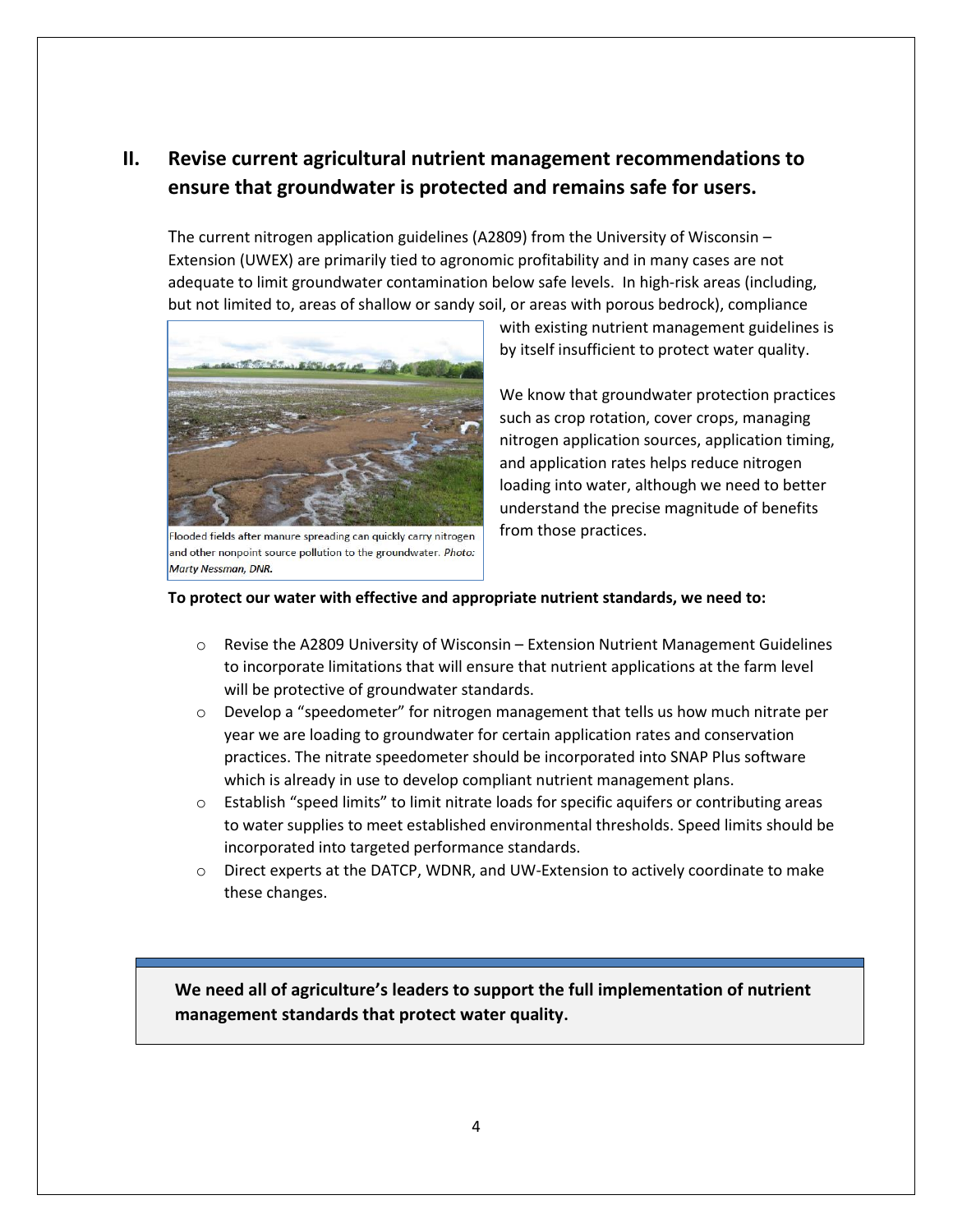### **III. Address target areas of nitrate contamination with multi-agency working teams.**

The Department of Natural Resources should be the lead agency, in collaboration with the Department of Agriculture and Department of Health Services in forming teams to address the most critical water quality problems at the local level. The agencies should assign staff and recruit federal, local, and non-profit partners to focus resources on protecting wells and water supplies for schools, workplaces, and residential areas where water quality problems are severe. The teams can provide proactive, ongoing support to affected communities and those with susceptible public water systems. **The teams should:**

- o Mobilize all sources of conservation funding and technical assistance to enable land management that avoids excess nitrogen inputs.
- o Assist local governments to set limits on septic system density and treatment standards to avoid excess nitrogen inputs.
- $\circ$  Identify and direct funds for precise wellhead delineation for public wells and make this an explicit part of all state-funded groundwater studies.
- o Identify needs for new or increased technical assistance, policies, or funding.

### **IV. Conduct more well testing to allow water users to make informed decisions.**



Up to one third of Wisconsin homeowners on private wells have never had their wells tested for any contaminants. Well owners and water users need to be aware of and understand the health risks from nitrate contamination. We do not need more well testing to determine that nitrate gets into groundwater from land uses. However, given the extraordinarily high percentages of wells in recent studies that test above safe levels for nitrates or other contaminants, much wider and routine testing of private wells is a public health imperative.

#### **To better understand the scope of nitrate problems and protect water users we need to:**

- o Expand existing county/Wisconsin Geological and Natural History Survey (WGNHS) groundwater sampling programs to understand the extent of problems, and spur action.
- o Include a requirement for well testing at the time of property transfer.
- $\circ$  Require groundwater monitoring of manure land-spreading practices through Wisconsin Pollutant Discharge Elimination System (WPDES) permits.
- $\circ$  Engage University of Wisconsin Madison, UWEX, and other researchers to evaluate groundwater impacts of agricultural practices related to the current nitrate standard.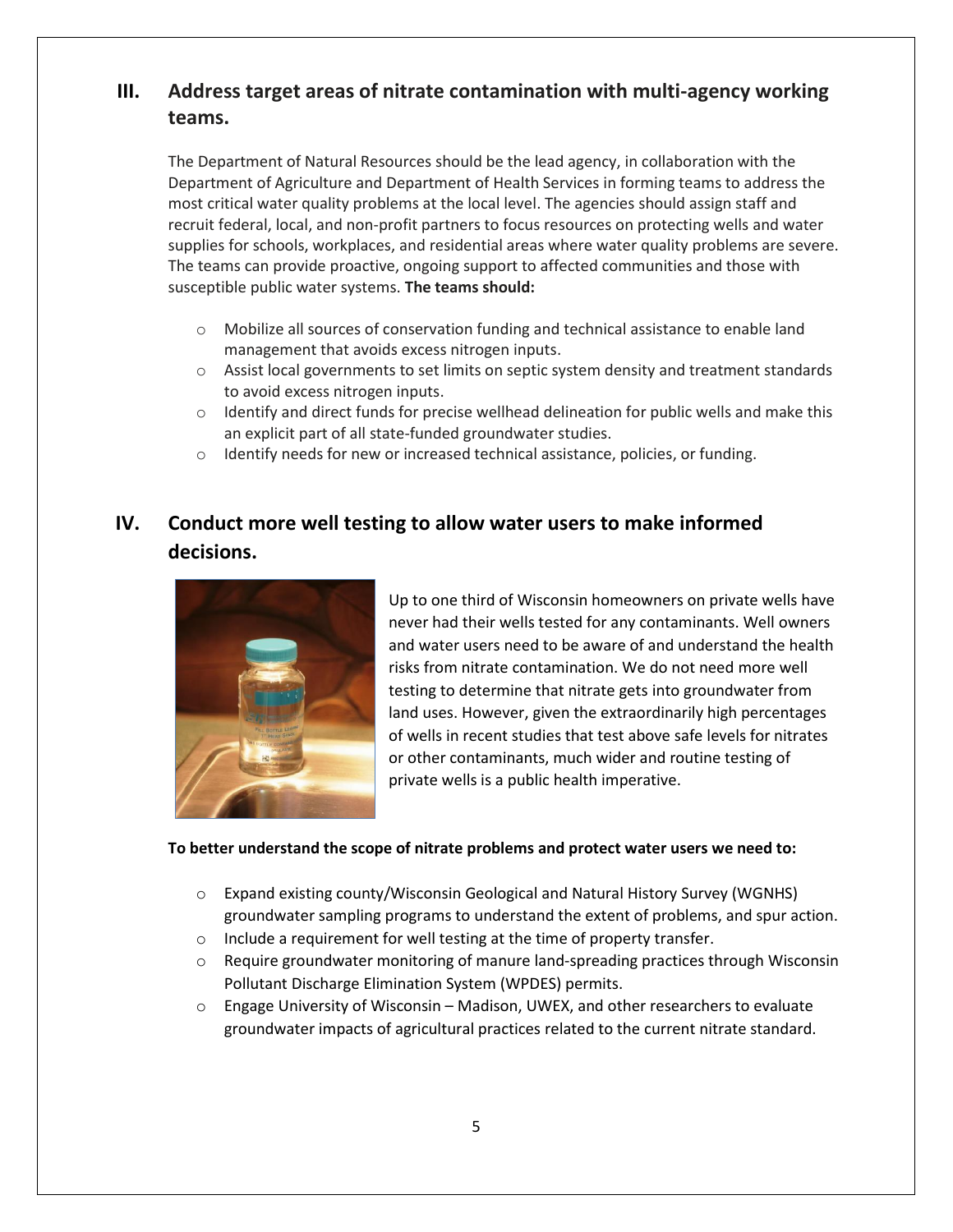#### **V. Provide short-term remedies for users with nitrate contaminated water.**

In the short-term, many users will require water filter treatment or alternate water sources in order to assure safe water for human uses, especially for families with children. **It is important however to recognize that end-of-pipe water treatment is not a sustainable or complete solution to the current water crisis.**

Treatment to remove nitrates requires specialized ion-exchange or reverse osmosis equipment commonly available carbon-based filters are not effective. The cost to purchase and install nitrate systems is significant and ongoing costs include regular maintenance and media replacement. When operated properly, systems direct excess nitrates into household wastewater and back into the groundwater. When operated improperly or not maintained, nitrate treatment systems can actually increase household nitrate levels. Families in non-owner occupied housing may be especially at risk from improperly maintained treatment systems.



Monitoring well near an agricultural field. Photo: DATCP.

Many water users with contaminated wells will need to replace their wells or deepen existing wells to improve water quality, however well replacement is prohibitively expensive for many homeowners. Those that do make the investment to replace or deepen a well will not always be guaranteed of enough improvement to ensure safe use.

Replacing all private drinking water wells currently known to exceed the existing nitrate standard would cost roughly **\$446 million** according to a recent WDNR estimate. As of May, 2019 however the available balance in the state Well Compensation Fund was about \$635,500, or less than 1.5% of the estimated need. The potential cost of well replacement will only grow larger as nitrate contamination

affects more water supplies each year. **Short-term strategies include:**

- $\circ$  Change the eligibility requirement for well compensation funding from 40 mg/l nitrate to the current safe threshold of 10 mg/l and eliminate the need for livestock use of the water supply to increase access to funding.
- o Significantly increase funding available for well replacement through the Well Compensation Grant program to be equal to at least 10% of the current known replacement cost of wells that exceed safe thresholds for contaminants.
- o Work with Department of Safety and Professional Services to deploy nitrate reducing Private On-site Waste Treatment systems.

**Although well replacement will be an expensive and necessary remediation measure for many water users, it is not a realistic long-term solution to nitrate contamination.** In the long term, reduction of the source of contamination, both from farming and from residential septic systems, inputs will be the most sustainable and cost-effective solution.